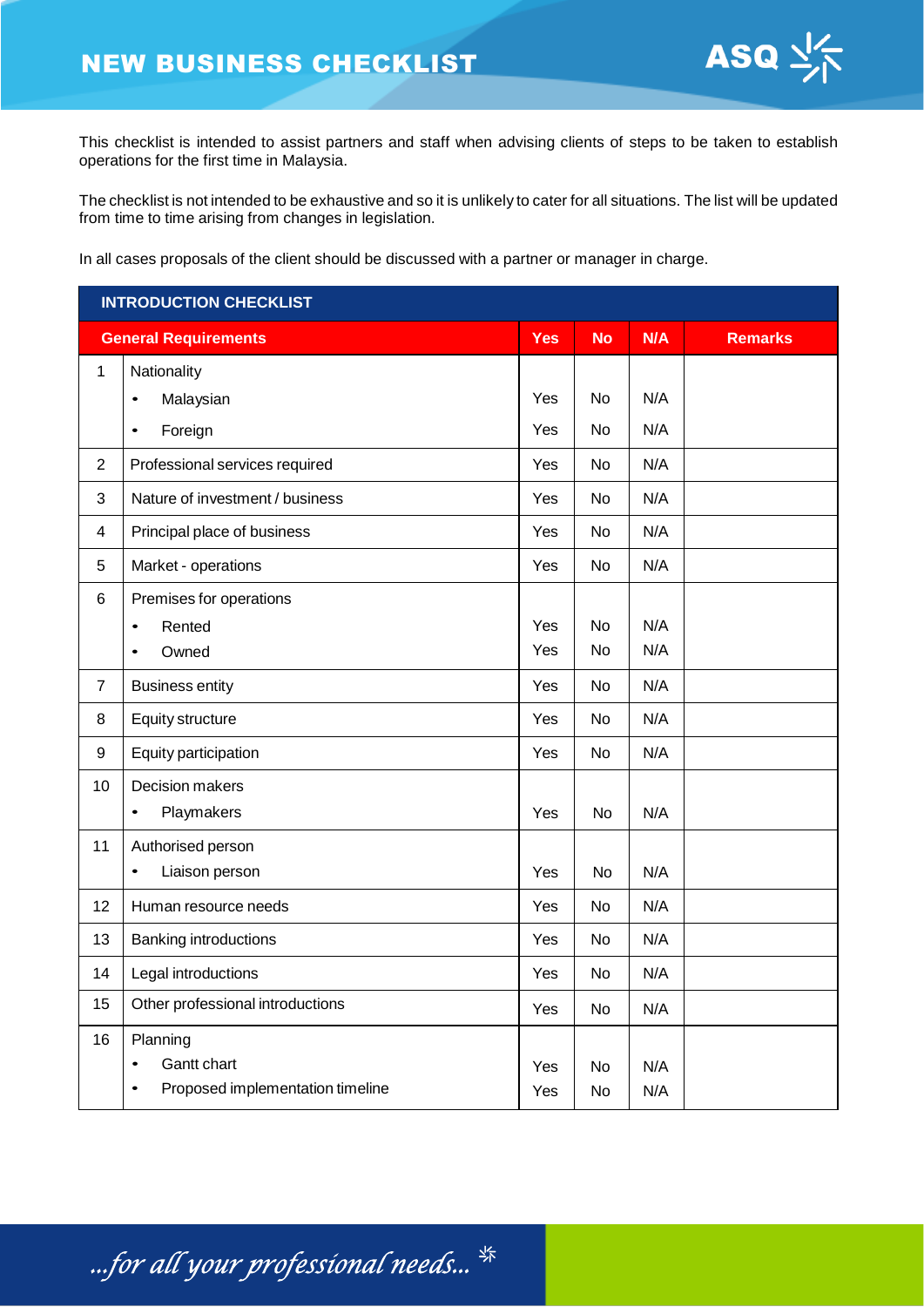# NEW BUSINESS CHECKLIST



| <b>CHECKLIST FOR BUSINESSES - General Requirements</b> |                                                                                                                                       |            |           |     |                |  |
|--------------------------------------------------------|---------------------------------------------------------------------------------------------------------------------------------------|------------|-----------|-----|----------------|--|
|                                                        | <b>General Requirements</b>                                                                                                           | <b>Yes</b> | <b>No</b> | N/A | <b>Remarks</b> |  |
| 1                                                      | Certificate of Registration of Business or Certificate of<br>Incorporation / Notice of Registration of Companies<br>Limited by shares | Yes        | <b>No</b> | N/A |                |  |
| $\overline{2}$                                         | <b>Local Authority Licence</b>                                                                                                        | Yes        | No        | N/A |                |  |
| 3                                                      | Signboard Licence                                                                                                                     | Yes        | <b>No</b> | N/A |                |  |
| $\overline{4}$                                         | Fire Department Approval                                                                                                              | Yes        | No        | N/A |                |  |
| 5                                                      | <b>Approval for Renovations</b>                                                                                                       | Yes        | No        | N/A |                |  |
| 6                                                      | Department of Environment Approval                                                                                                    | Yes        | <b>No</b> | N/A |                |  |
| $\overline{7}$                                         | Notification to Labour Office                                                                                                         | Yes        | No        | N/A |                |  |
| 8                                                      | Registration with SOCSO                                                                                                               | Yes        | <b>No</b> | N/A |                |  |
| 9                                                      | Registration with EPF                                                                                                                 | Yes        | No        | N/A |                |  |
| 10                                                     | Registration as Employer for Tax Purposes (E)                                                                                         | Yes        | <b>No</b> | N/A |                |  |
| 11                                                     | Registration with the Inland Revenue Board                                                                                            | Yes        | No        | N/A |                |  |
| 12                                                     | Registration as a Data User (PDPA 2010)                                                                                               | Yes        | No        | N/A |                |  |
| 13                                                     | Adequate Insurance Coverage                                                                                                           |            |           |     |                |  |
|                                                        | Property<br>$\bullet$                                                                                                                 | Yes        | <b>No</b> | N/A |                |  |
|                                                        | Machinery / Equipment<br>$\bullet$                                                                                                    | Yes        | No        | N/A |                |  |
|                                                        | Inventory<br>$\bullet$                                                                                                                | Yes        | No        | N/A |                |  |
|                                                        | <b>Staff</b>                                                                                                                          | Yes        | No        | N/A |                |  |
|                                                        | <b>Consequential Loss</b>                                                                                                             | Yes        | No        | N/A |                |  |
|                                                        | Any other associated risks                                                                                                            | Yes        | No        | N/A |                |  |

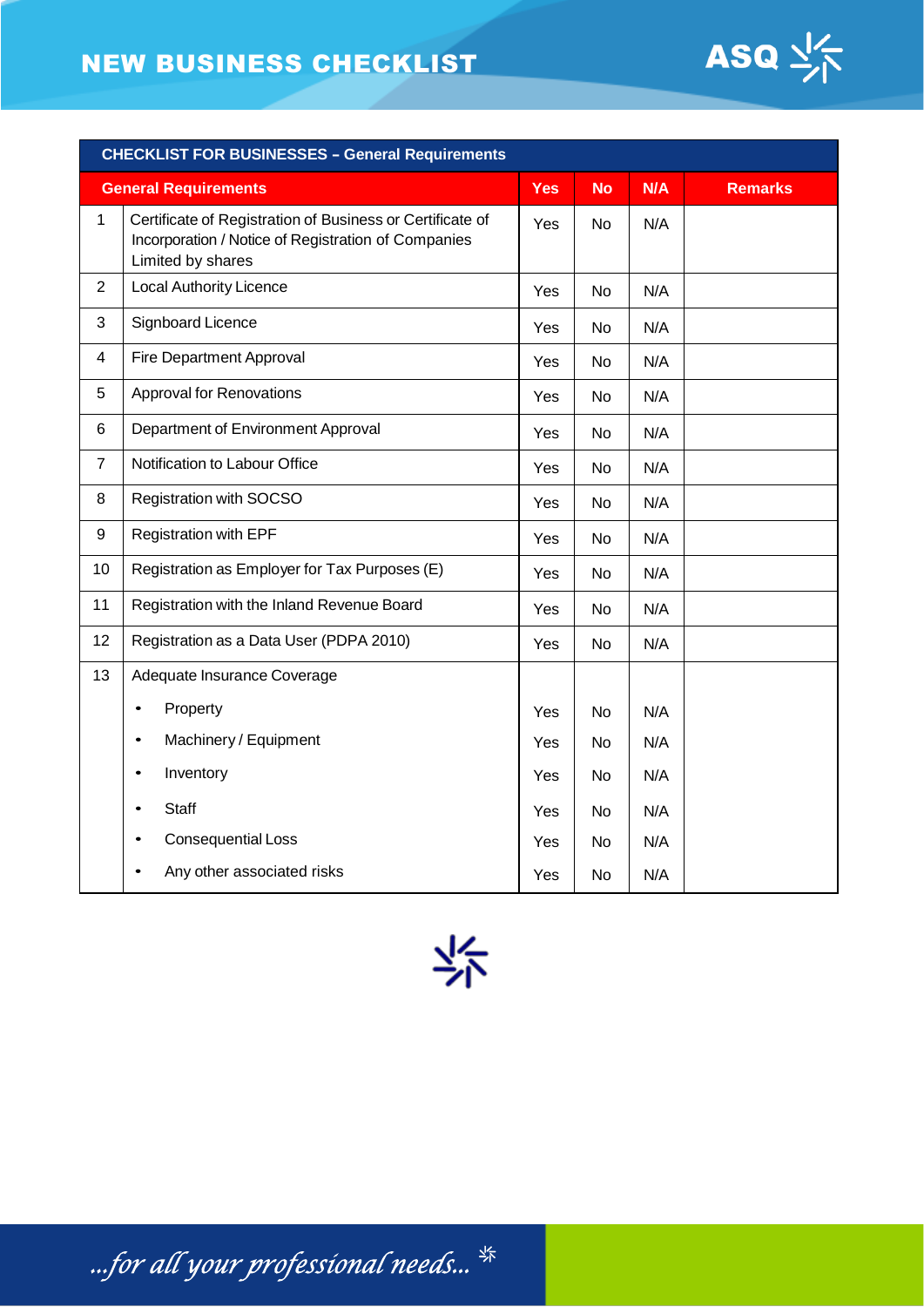# NEW BUSINESS CHECKLIST



| <b>CHECKLIST FOR BUSINESSES - Specific Requirements</b> |                                                             |            |           |            |                |  |
|---------------------------------------------------------|-------------------------------------------------------------|------------|-----------|------------|----------------|--|
|                                                         | <b>Specific Requirements</b>                                | Yes        | <b>No</b> | N/A        | <b>Remarks</b> |  |
| 1.                                                      | <b>Foreign Equity Compliance</b>                            | Yes        | No        | N/A        |                |  |
| 2.                                                      | <b>Manufacturing Licence</b>                                | Yes        | No        | N/A        |                |  |
| 3.                                                      | Goods and Services Tax Registration                         | Yes        | No        | N/A        |                |  |
| 4.                                                      | Exemptions \ Reliefs from Goods and Services Tax            | Yes        | No        | N/A        |                |  |
| 5.                                                      | Licenced Manufacturing Warehouse                            | Yes        | No        | N/A        |                |  |
| 6.                                                      | Human Resource Development Fund                             | Yes        | No        | N/A        |                |  |
| 7.                                                      | Fire Certificate for Designated Premises                    | Yes        | No        | N/A        |                |  |
| 8.                                                      | Occupational Safety and Health Committee                    | Yes        | No        | N/A        |                |  |
| 9.                                                      | Factory and Machinery Installation Approval                 | Yes        | No        | N/A        |                |  |
| 10.                                                     | Importers / Exporters Code                                  | Yes        | No        | N/A        |                |  |
| 11.                                                     | Export / Import Licence                                     | Yes        | No        | N/A        |                |  |
| 12.                                                     | GSP / PTA / CEPT                                            | Yes        | No        | N/A        |                |  |
| 13.                                                     | <b>Treasury Exemptions</b>                                  | Yes        | No        | N/A        |                |  |
| 14.                                                     | <b>Control Items' Licences</b>                              | Yes        | No        | N/A        |                |  |
| 15.                                                     | <b>Chemistry Department Requirements</b>                    | Yes        | No        | N/A        |                |  |
| 16.                                                     | <b>Industry Specific Licences</b>                           |            |           |            |                |  |
|                                                         | <b>Housing Developer Licence</b><br>$\bullet$               | Yes        | No        | N/A        |                |  |
|                                                         | <b>Construction Industry Development Board</b><br>$\bullet$ | Yes        | No        | N/A        |                |  |
|                                                         | <b>Printing Press Licence</b>                               | Yes        | No        | N/A        |                |  |
|                                                         | WRT (Wholesale, Retail, Trade) Approval<br>$\bullet$        | Yes        | No        | N/A        |                |  |
|                                                         | Second-Hand Dealers' Licence<br>$\bullet$                   | Yes        | No        | N/A        |                |  |
|                                                         | <b>Halal Registration</b><br>$\bullet$                      | Yes        | No        | N/A        |                |  |
|                                                         | Ministry of Health Requirements<br>٠                        | Yes        | No        | N/A        |                |  |
| 17.                                                     | <b>Other Relevant Matters</b>                               |            |           |            |                |  |
|                                                         | <b>Work Permits</b><br>$\bullet$                            | Yes        | No        | N/A        |                |  |
|                                                         | <b>Quit Rent for Properties</b><br>$\bullet$                | Yes        | No        | N/A        |                |  |
|                                                         | Duty Exemptions<br>$\bullet$<br><b>Approval Permits</b>     | Yes<br>Yes | No<br>No  | N/A<br>N/A |                |  |
|                                                         |                                                             |            |           |            |                |  |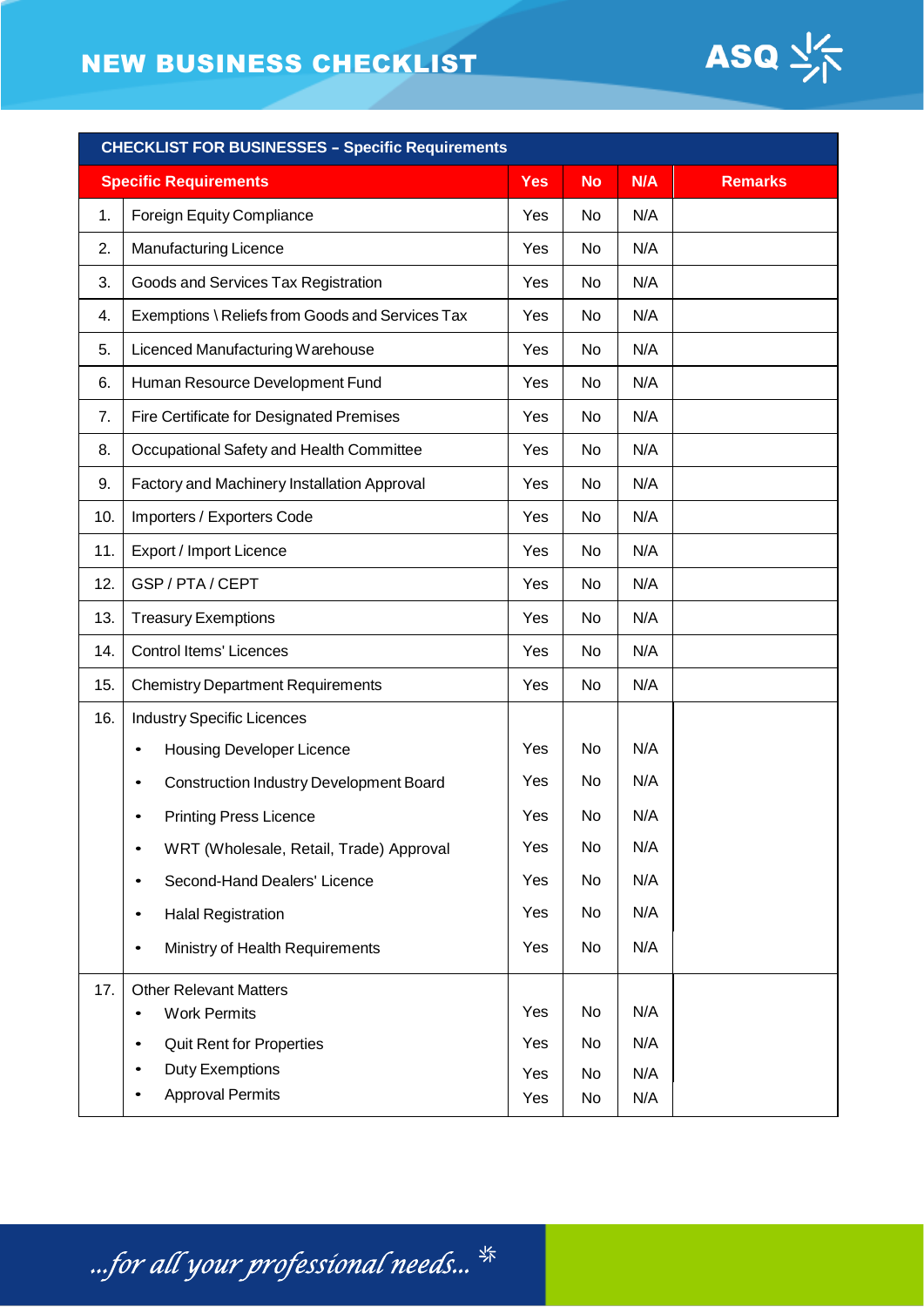

| <b>CHECKLIST OF DETAILED REQUIREMENTS</b> |                                                                                                                                               |            |           |     |                |  |
|-------------------------------------------|-----------------------------------------------------------------------------------------------------------------------------------------------|------------|-----------|-----|----------------|--|
|                                           | <b>Detailed Requirements</b>                                                                                                                  | <b>Yes</b> | <b>No</b> | N/A | <b>Remarks</b> |  |
|                                           | Licences, permits and approvals required by the<br>manufacturing sector and where to obtain them                                              |            |           |     |                |  |
| $\mathbf{1}$                              | Ministry of International Trade and Industry and the<br>Ministry of Domestic Trade, Co-operatives and<br>Consumerism                          |            |           |     |                |  |
|                                           | Manufacturing licence under the Industrial<br>Co-ordination Act, 1975 -MIDA                                                                   | Yes        | No        | N/A |                |  |
|                                           | Certificate of incorporation under the Companies<br>$\bullet$<br>Act, 1965 - SSM                                                              | Yes        | No        | N/A |                |  |
|                                           | property registration -<br><b>MyIPO</b><br>Intellectual<br>(Intellectual Property Corporation of Malaysia)                                    | Yes        | No        | N/A |                |  |
|                                           | Import / export licence,<br>$\bullet$                                                                                                         | Yes        | No        | N/A |                |  |
|                                           | Licence to manufacture and store controlled items<br>$\bullet$<br>under the Control of Supplies Act, 1961                                     | Yes        | No        | N/A |                |  |
|                                           | Licence to store diesel and gas under the<br>$\bullet$<br>Control of Supplies Act, 1961                                                       | Yes        | No        | N/A |                |  |
|                                           | Royalty and technical assistance agreements<br>$\bullet$                                                                                      | Yes        | No        | N/A |                |  |
|                                           | <b>GSP</b> certification<br>$\bullet$                                                                                                         | Yes        | No        | N/A |                |  |
|                                           | Notification of cheap sale under the Trade<br>$\bullet$<br>Descriptions Act, 1972 (Trade Descriptions<br>(Cheap Sale Price) Regulations 1997) | Yes        | No        | N/A |                |  |
|                                           | Licence for weights and measure for weighing<br>$\bullet$<br>machines and weigh bridges.                                                      | Yes        | No        | N/A |                |  |
|                                           | Registration of contractors                                                                                                                   | Yes        | No        | N/A |                |  |
|                                           | <b>Approval Permits</b>                                                                                                                       | Yes        | No        | N/A |                |  |
| $\overline{2}$                            | Local authorities                                                                                                                             |            |           |     |                |  |
|                                           | Premise licence                                                                                                                               | Yes        | No        | N/A |                |  |
|                                           | Building plan<br>٠                                                                                                                            | Yes        | No        | N/A |                |  |
|                                           | Canteen licence<br>٠                                                                                                                          | Yes        | No        | N/A |                |  |
|                                           | Signboard licence<br>٠                                                                                                                        | Yes        | No        | N/A |                |  |
|                                           | Storage licence<br>٠                                                                                                                          | Yes        | No        | N/A |                |  |
|                                           | Advertising licence<br>٠                                                                                                                      | Yes        | No        | N/A |                |  |
|                                           | Sawmill / carpentry licence<br>٠                                                                                                              | Yes        | No        | N/A |                |  |
|                                           | Licence to trade                                                                                                                              | Yes        | No        | N/A |                |  |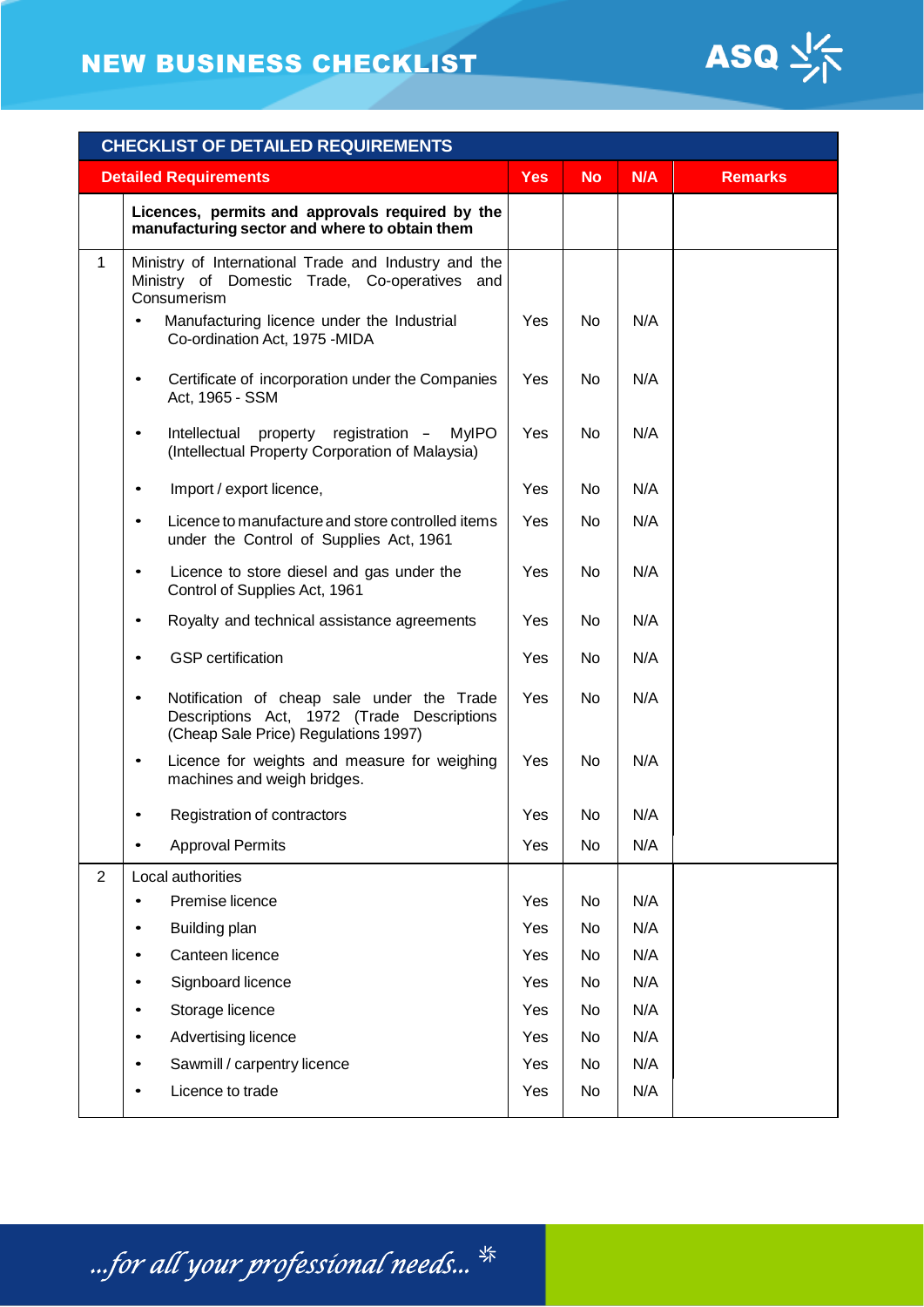## NEW BUSINESS CHECKLIST



| <b>CHECKLIST OF DETAILED REQUIREMENTS</b> |                                                                          |            |           |     |                |
|-------------------------------------------|--------------------------------------------------------------------------|------------|-----------|-----|----------------|
|                                           | <b>Detailed Requirements</b>                                             | <b>Yes</b> | <b>No</b> | N/A | <b>Remarks</b> |
| 3                                         | Royal Malaysian Customs Department                                       |            |           |     |                |
|                                           | Goods and Services Tax (GST) Registration                                | Yes        | No        | N/A |                |
|                                           | <b>Excise Licence</b><br>$\bullet$                                       | Yes        | No        | N/A |                |
|                                           | Licenced Manufacturing Warehouse Licence<br>$\bullet$                    | Yes        | No        | N/A |                |
|                                           | Warehouse Licence                                                        | Yes        | No        | N/A |                |
| 4                                         | Department of Occupational Safety and Health                             |            |           |     |                |
|                                           | Approval to install and operate machinery                                | Yes        | No        | N/A |                |
|                                           | Certificate of fitness for steam boilers and unified<br>pressure vessels | Yes        | No        | N/A |                |
| 5                                         | <b>Fire Department</b>                                                   |            |           |     |                |
|                                           | Approval for use of premises<br>$\bullet$                                | Yes        | No        | N/A |                |
|                                           | Certificate for fire extinguishers<br>$\bullet$                          | Yes        | No        | N/A |                |
|                                           | Fire certificate for designated premises - fire<br>fighting requirements | Yes        | No        | N/A |                |
| 6                                         | Ministry of Public Enterprises                                           |            |           |     |                |
|                                           | Licence for commercial vehicles / company<br>owned vehicles              | Yes        | No        | N/A |                |
|                                           | Licence for petroleum carrying vehicles                                  | Yes        | No        | N/A |                |
| $\overline{7}$                            | <b>Electrical Inspectorate</b>                                           |            |           |     |                |
|                                           | Licence for electrical installations, plant and<br>equipment             | Yes        | No        | N/A |                |
| 8                                         | Department of Environment                                                |            |           |     |                |
|                                           | Licence to emit or cause of discharge wastes or<br>pollutants            | Yes        | No        | N/A |                |
|                                           | Notification of the Generation of Scheduled Waste                        | Yes        | No        | N/A |                |
|                                           | Appointment of Scheduled Wastes Contractor                               | Yes        | No        | N/A |                |
| 9                                         | Ministry of Home Affairs                                                 |            |           |     |                |
|                                           | Licence for printing machines<br>$\bullet$                               | Yes        | No        | N/A |                |
|                                           | Licence to publish in-house newsletters                                  | Yes        | No        | N/A |                |
| 10                                        | Ministry of Health                                                       |            |           |     |                |
|                                           | Licence to purchase and store chemicals<br>٠                             | Yes        | No        | N/A |                |
|                                           | Poison licence under the Drug Control Authority                          | Yes        | No        | N/A |                |
| 11                                        | Ministry of Agriculture                                                  |            |           |     |                |
|                                           | Licence for<br>importing<br>manufacturing<br>and<br>pesticides           | Yes        | No        | N/A |                |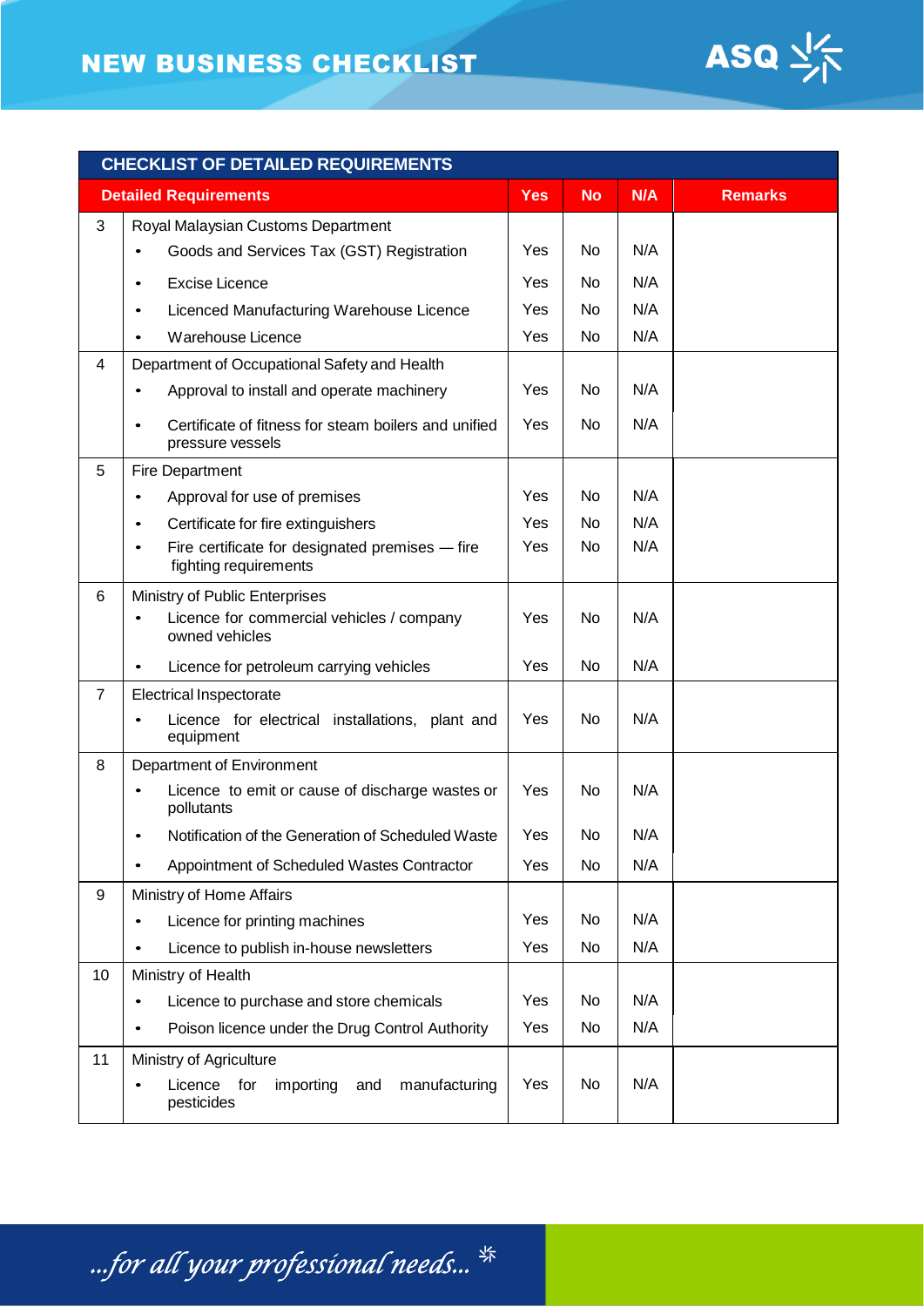

| <b>CHECKLIST OF DETAILED REQUIREMENTS</b> |                                                                      |            |           |     |                |
|-------------------------------------------|----------------------------------------------------------------------|------------|-----------|-----|----------------|
|                                           | <b>Detailed Requirements</b>                                         | <b>Yes</b> | <b>No</b> | N/A | <b>Remarks</b> |
| 12                                        | Royal Malaysian Police                                               |            |           |     |                |
|                                           | Second Hand Dealers' Licence                                         | Yes        | No        | N/A |                |
|                                           | <b>Explosives Storage Licence</b>                                    | Yes        | No        | N/A |                |
|                                           | Purchase<br>and<br>Removal<br>Licence<br>for<br>explosives           | Yes        | No        | N/A |                |
| 13                                        | Malaysian Rubber Exchange and Licensing Board                        |            |           |     |                |
|                                           | Licence to purchase and store rubber<br>$\bullet$                    | Yes        | No        | N/A |                |
| 14                                        | Labour Department                                                    |            |           |     |                |
|                                           | Permit on shift work for women workers<br>$\bullet$                  | Yes        | No        | N/A |                |
| 15                                        | <b>SIRIM</b>                                                         |            |           |     |                |
|                                           | Certification on product standard                                    | Yes        | No        | N/A |                |
| 16                                        | <b>Forestry Department</b>                                           |            |           |     |                |
|                                           | Licence for carpentry shop<br>$\bullet$                              | Yes        | No        | N/A |                |
|                                           | Licence for plywood mill<br>$\bullet$                                | Yes        | No        | N/A |                |
|                                           | Steel hammer registration certificate<br>$\bullet$                   | Yes        | No        | N/A |                |
|                                           | Licence to set up and operate pencil factory<br>$\bullet$            | Yes        | No        | N/A |                |
| 17                                        | Atomic and Energy Licensing Board                                    |            |           |     |                |
|                                           | Licence to control the use of radioactive<br>materials and equipment | Yes        | No        | N/A |                |
| 18                                        | <b>Telecoms Department</b>                                           |            |           |     |                |
|                                           | Franking machine licence<br>$\bullet$                                | Yes        | No        | N/A |                |
| 19                                        | <b>Immigration Department</b>                                        |            |           |     |                |
|                                           | Approval for visa for expatriate posts and key<br>posts              | Yes        | No        | N/A |                |
|                                           | Permits to employ foreign workers<br>$\bullet$                       | Yes        | No        | N/A |                |
| 20                                        | National Tobacco Board                                               |            |           |     |                |
|                                           | Licence for manufacturer involved in the tobacco<br>industry         | Yes        | No        | N/A |                |
| 21                                        | Malaysian Timber Industry Board                                      |            |           |     |                |
|                                           | Manufacturing registration certificate<br>$\bullet$                  | Yes        | No        | N/A |                |
|                                           | Exporting registration certificate<br>$\bullet$                      | Yes        | No        | N/A |                |
|                                           | Supplying registration certificate<br>٠                              | Yes        | No        | N/A |                |
|                                           | Packing registration certificate<br>$\bullet$                        | Yes        | No        | N/A |                |
| 22                                        | Malaysian Palm Oil Board                                             |            |           |     |                |
|                                           | Licence to buy and store palm oil<br>$\bullet$                       | Yes        | No        | N/A |                |
| 23                                        | Malaysian Pineapple Industry Board                                   |            |           |     |                |
|                                           | Certificate of registration of pineapple cannery                     | Yes        | No        | N/A |                |

...for all your professional needs...  $^{\frac{\omega}{3}}$